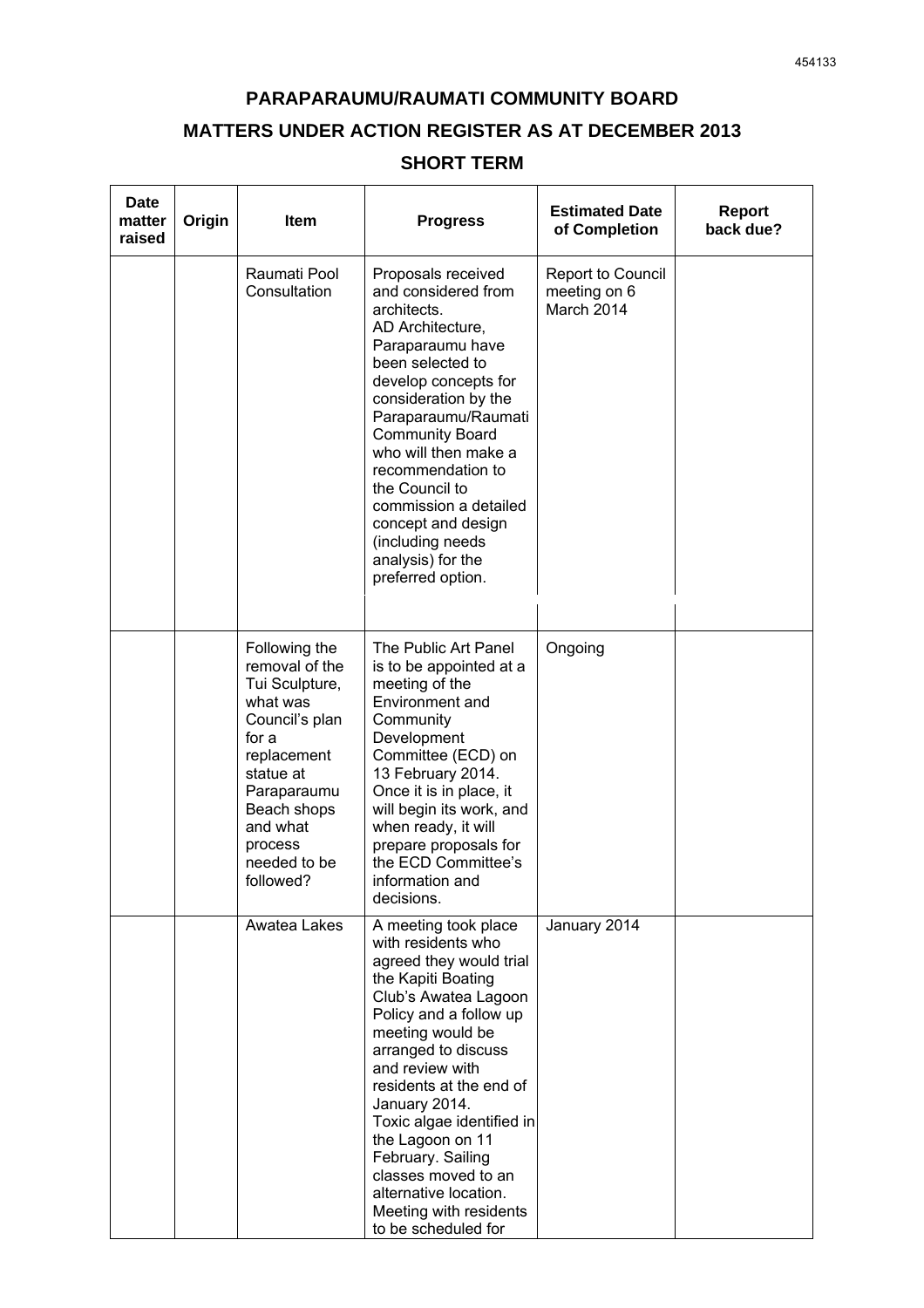|  |                                                                                                              | February/March.<br>Timing subject to<br>likelihood of classes<br>resuming on Lagoon.                                                                                                                                                                                                                                                                                                                                                                                                                                                                                                                                                                                                                                                                                                                                      |                      |  |
|--|--------------------------------------------------------------------------------------------------------------|---------------------------------------------------------------------------------------------------------------------------------------------------------------------------------------------------------------------------------------------------------------------------------------------------------------------------------------------------------------------------------------------------------------------------------------------------------------------------------------------------------------------------------------------------------------------------------------------------------------------------------------------------------------------------------------------------------------------------------------------------------------------------------------------------------------------------|----------------------|--|
|  |                                                                                                              |                                                                                                                                                                                                                                                                                                                                                                                                                                                                                                                                                                                                                                                                                                                                                                                                                           |                      |  |
|  | Leinster<br>Avenue<br>Playground                                                                             | A submission has<br>been sent to NZTA.<br>Awaiting response<br>from NZTA.                                                                                                                                                                                                                                                                                                                                                                                                                                                                                                                                                                                                                                                                                                                                                 | 19 September<br>2013 |  |
|  | Traffic flow-<br>one-way<br>system around<br>Countdown,<br>ASB and Kapiti<br>Mags in<br>Coastlands<br>Parade | Resealing of areas<br>belonging to Council<br>including signage and<br>road markings is<br>expected to be part of<br>remedial works that<br>will be carried out<br>around the area.<br>Planning of the project<br>is on going and Board<br>Members will be kept<br>up to date on<br>progress.                                                                                                                                                                                                                                                                                                                                                                                                                                                                                                                             | Ongoing              |  |
|  | Matai Road<br>Industrial Area:                                                                               | Council's RMA<br><b>Compliance Officer</b><br>advised:<br>Abatement notices had<br>been issued at the<br>beginning of the year<br>and the abatement<br>notice required 2 things<br>(on an on-going basis);<br>1. No<br>repairs/maintenan<br>ce to vehicles to<br>be undertaken on<br>public land (ie;<br>road reserve)<br>2. No un-roadworthy<br><i>(ie; unregistered or</i><br>unwarranted)<br>vehicles to be<br>stored on the<br>public road.<br>Regular monitoring to<br>ensure compliance<br>with the abatement<br>notices has been<br>undertaken since the<br>issue of the notices.<br>Infringement fines<br>were issued a couple<br>of months ago due to<br>a breach of the<br>notices.<br>Vehicles may be<br>legally parked on<br>public road if they are<br>registered and<br>warranted.<br>To date the abatement | January 2014         |  |
|  |                                                                                                              | notices have been                                                                                                                                                                                                                                                                                                                                                                                                                                                                                                                                                                                                                                                                                                                                                                                                         |                      |  |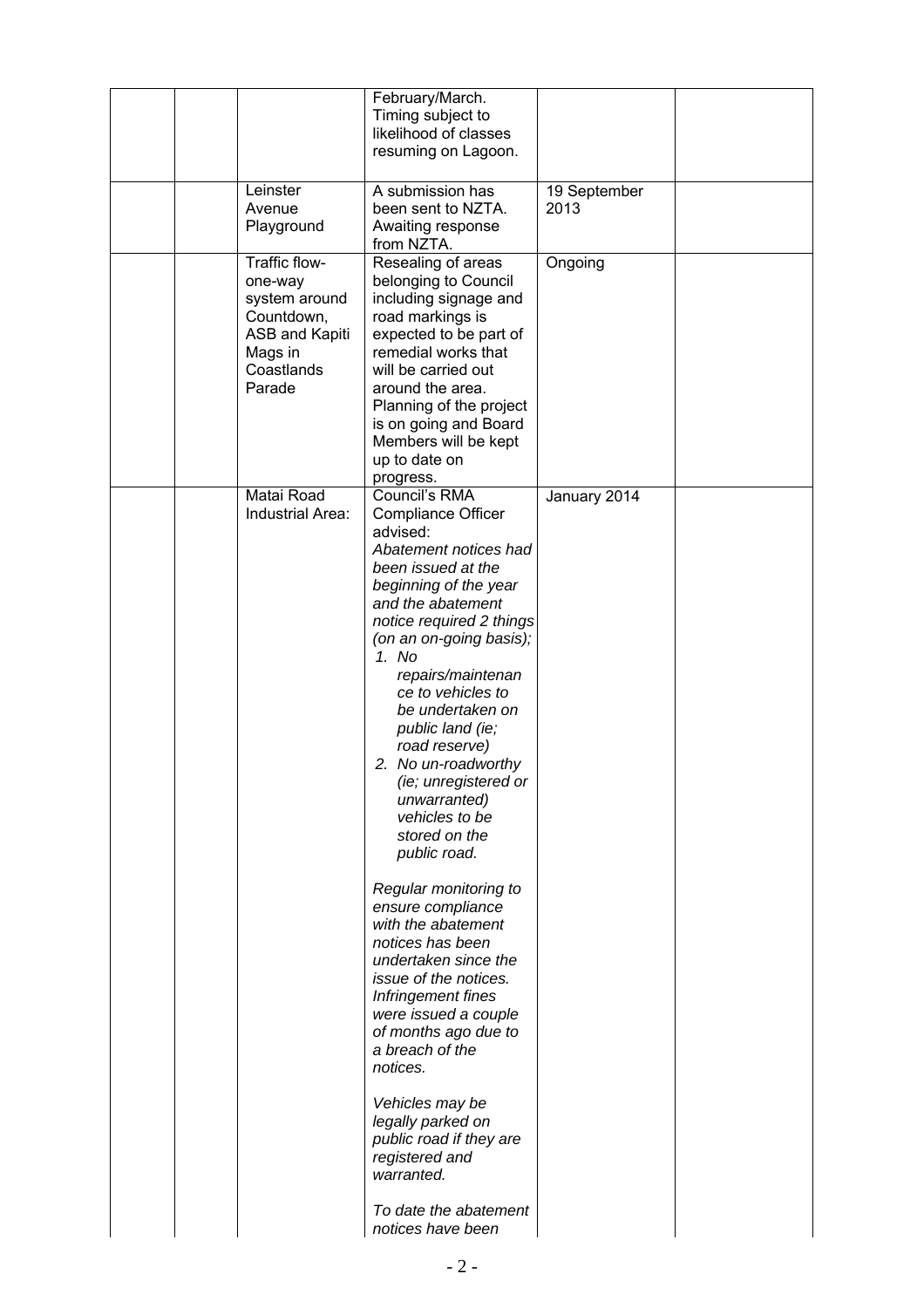|    |    | Yellow dotted<br>lines painted on<br>the curve of the<br>bend to prevent<br>parking                                                 | complied with and<br>monitoring is on-<br>going.<br>The yellow dotted<br>lines on the curve of<br>the bend was being<br>investigated.                                                                                  | <b>Next PRCB</b><br>meeting      |  |
|----|----|-------------------------------------------------------------------------------------------------------------------------------------|------------------------------------------------------------------------------------------------------------------------------------------------------------------------------------------------------------------------|----------------------------------|--|
|    |    |                                                                                                                                     | <b>Raumati South</b><br><b>Residents</b><br><b>Association</b><br>requested:                                                                                                                                           |                                  |  |
| 1. | 2. | 3. Reduced<br>speed<br>through<br>Raumati<br>South Village                                                                          | Council's School<br><b>Travel Planner</b><br>advised<br>"Opus is currently<br>drawing up some<br>designs regarding                                                                                                     | January 2014                     |  |
| 4. | 5. | 6. Inconsistency<br>in parking<br>times outside<br>the Four<br>Square Dairy<br>on Poplar<br>Avenue                                  | gateway treatment.<br>Once these are done<br>we will be able to<br>begin the consultation<br>process prior to<br>preparing a report to<br>the Community Board<br>and RMC.                                              |                                  |  |
| 7. | 8. | 9. Concerns of<br>traffic<br>reversing out<br>of angled<br>parks outside<br>the Four<br>Square Diary<br>area on<br>Poplar<br>Avenue | The speed limit<br>surveys, crash<br>analysis and road<br>safety audit are all<br>completed. The<br>application is going to<br>be for a 30km/h slow<br>zone from just east of<br>Tennis Court Road to<br>Rosetta Road. | Verbal update at<br>the meeting. |  |
|    |    |                                                                                                                                     | The consultation<br>process has to go to<br>Police, NZTA, AA and<br>the Land Transport<br>Forum. It also needs<br>to go through an<br>internal design review<br>and wider community<br>consultation."                  |                                  |  |